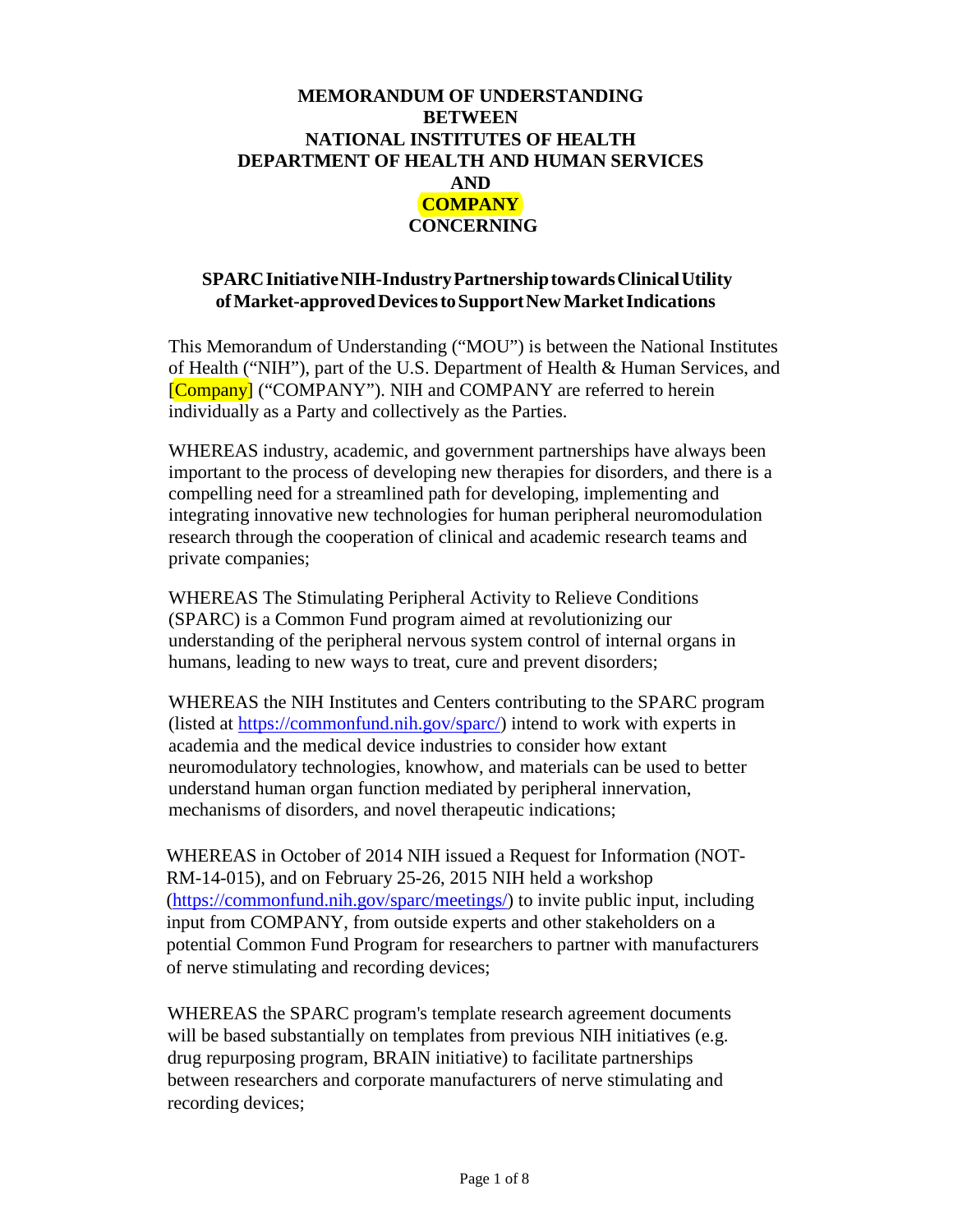WHEREAS COMPANY is a medical device corporation with the capability to manufacture and distribute devices for stimulating and/or recording peripheral nerve activity with regulatory approval to use in humans for investigational studies;

WHEREAS COMPANY owns or controls certain nerve stimulating/recording devices and associated capabilities (as more specifically defined below, the "COMPANY Materials") that have been advanced to clinical studies previously, or could be advanced to clinical studies in the near term without the need for significant additional pre-clinical testing;

WHEREAS the COMPANY Materials, because of their potential as therapeutics, have been the subject, collectively, of extensive research and development efforts funded by COMPANY, which provide an extensive base of knowledge regarding their safety profiles;

WHEREAS COMPANY seeks to explore development of certain novel partnerships with the public sector that include a robust and rigorous process to jointly assess the feasibility of new ideas for identifying and testing therapeutic and experimental uses for COMPANY Materials, as proposed by academic and clinical researchers who are experts in understanding peripheral nervous system control of organ function and treating related disorders;

WHEREAS COMPANY, to support public health by advancing science and potential new therapeutic understanding, approaches, and indications, is willing to make the COMPANY Materials available for translational and clinical research upon Company review and approval of the Project Plan provided as defined below, and subject to the terms and conditions of this Memorandum of Understanding;

WHEREAS the discovery of new therapeutic indications for, or new human biology and disease insights regarding, any of the COMPANY Materials could facilitate the development of novel therapeutics and/or diagnostics to benefit public health;

WHEREAS NIH is uniquely able to: i) solicit and receive proposals for investigator-initiated research that will explore new therapeutic or experimental uses of the COMPANY Materials, ii) evaluate such proposals for scientific merit using an appropriate review system, iii) distinguish and determine projects of high public health relevance and benefit, and iv) fund research of high scientific merit and public health relevance while establishing expectations that said research will be performed to the highest safety and ethical standards;

WHEREAS COMPANY, in support of public health and academic research goals, expects to structure Collaborative Research Agreements ("CRA") (as defined below) under the SPARC Initiative NIH-Industry Partnership towards Clinical Utility of Market-approved Devices to Support New Market Indications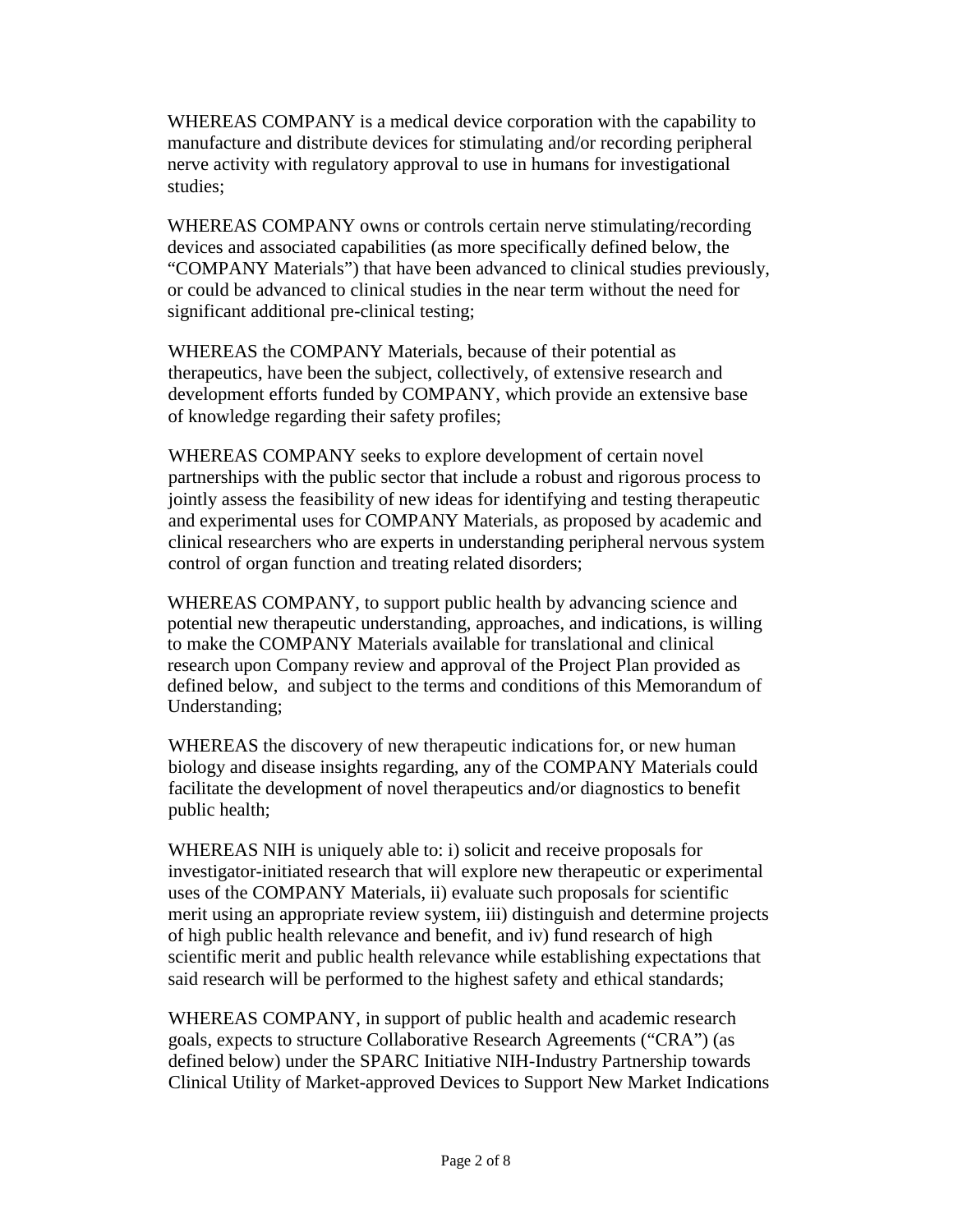to permit dissemination of research results and the right of the participants to grant non-exclusive research use licenses to non-profit and government entities, as more fully provided under such agreements;

WHEREAS the NIH and COMPANY believe that a public-private collaboration using nerve stimulating/recording devices currently owned or controlled by private medical device companies and involving government, academia and industry for the purpose of advancing science and identifying new therapeutic indications may serve the best interests of the public;

WHEREAS, on the terms and conditions defined below, NIH and COMPANY expect that a collaboration between the Parties will take the form of an opportunity for research funding, the SPARC Initiative NIH-Industry Partnership towards Clinical Utility of Market-approved Devices to Support New Market Indications, that will be funded and administered by NIH and for which COMPANY will provide COMPANY Materials to the NIH funding recipients ("NIH Awardees") under separate agreements between COMPANY and prospective NIH Awardees;

NOW, THEREFORE, the Parties agree as follows:

# **A. Activities**

### **1. NIH Activities**

- a. SPARC Initiative NIH-Industry Partnership towards Clinical Utility of Market- approved Devices to Support New Market Indications ("Common Fund Program"). NIH intends to develop, fund and administer this Common Fund Program through use of a combination of Cooperative Agreements and Other Transaction Authority (OTA) focusing on research using materials from corporate manufacturers of nerve stimulating/recording devices, including COMPANY. This Common Fund Program will be for the purpose of discovering new therapeutic uses for or information regarding COMPANY Materials in order to develop new treatments for or new understanding of the human peripheral control of organ function and related disorders. Under this Common Fund Program, NIH intends to seek additional candidate nerve stimulating/recording devices and associated materials from other sources, including other medical device companies. Regarding the additional candidates potentially received from other device companies, NIH intends to negotiate separate MOUs with said companies, which may be managed in a similar manner as this NIH-COMPANY MOU but not requiring any COMPANY participation.
- b. Procedures to be followed. NIH intends to issue a Funding Opportunity Announcement ("FOA") to initiate the Common Fund Program and will include information with respect to each COMPANY Material (defined below) to allow investigators to prepare applications. Applicants will engage with COMPANY to develop and submit a proposal, which will include documentation of access to the relevant COMPANY Materials and confidential information pursuant to a CRA and related Project Plan. Each application submitted in response to a FOA will undergo NIH review. Applications will be selected for funding based on scientific merit, program priorities, the availability of funds, and whether a CRA (including a Project Plan) has been executed with COMPANY. Any revisions in go/no go milestones (the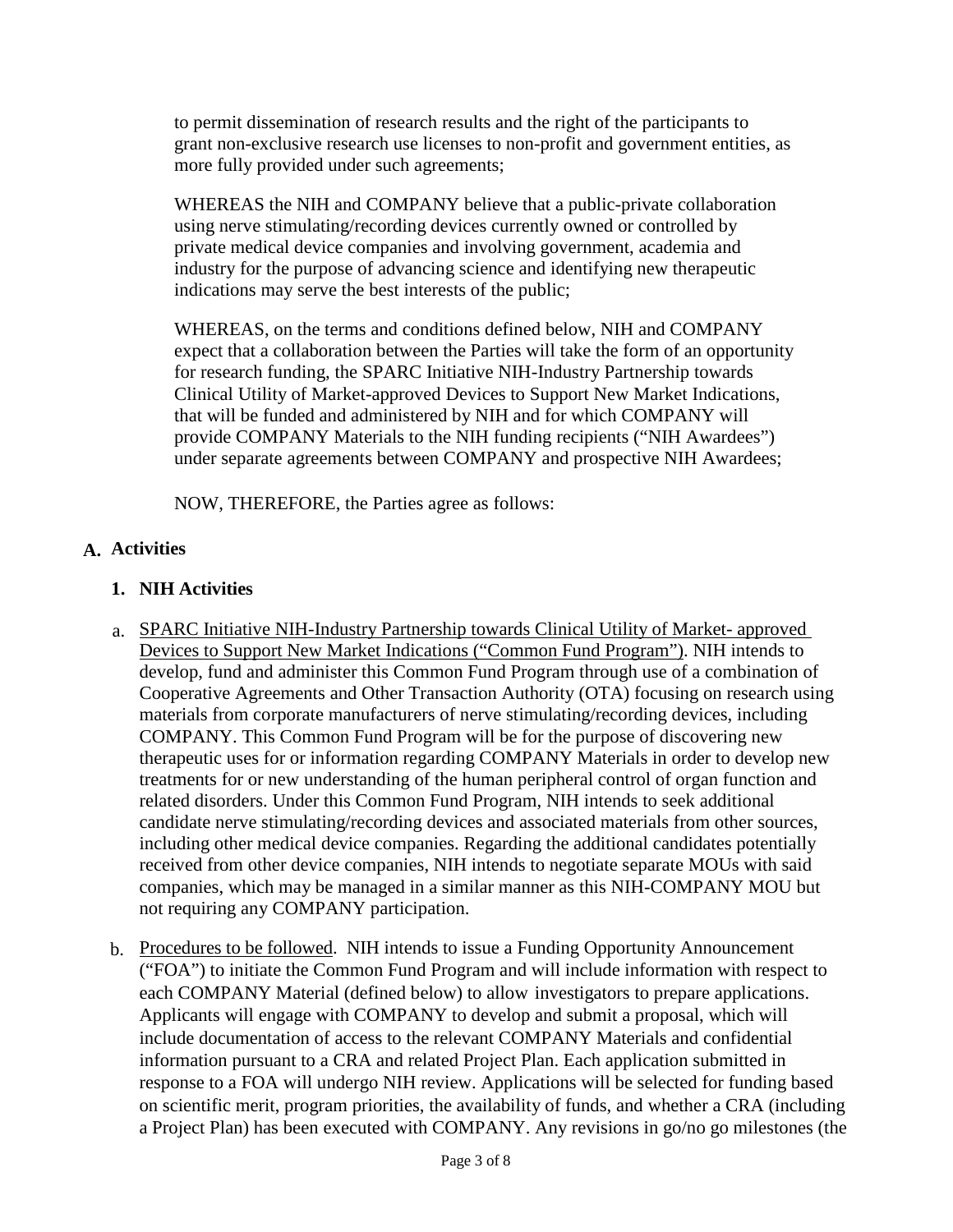"Go-Forward Decision Criteria"), based on feedback from review, and the Terms and Conditions of the award will be incorporated into the NIH Notice of Award. No COMPANY devices will be transferred to any applicant unless and until the applicant is awarded.

- c. Administration in accordance with Law. NIH intends to administer the Common Fund Program in accordance with applicable law and agency policy, including the use of an appropriate review group to determine and ensure scientific excellence. NIH will not disclose confidential COMPANY or applicant information without appropriate permission.
- d. Use of COMPANY Material. In no event shall NIH or any other entity have any right, license or title to COMPANY Material for any commercial purpose or purpose beyond research specifically agreed in the cooperative or other agreement.

# **2. COMPANY Activities**

- a. Templates for Confidential Disclosure Agreements ("CDA") and Collaborative Research Agreements ("CRA"). Templates for CDAs and CRAs are attached as Exhibits A and B, respectively. COMPANY agrees that these template agreements shall serve as starting point documents for research agreements between COMPANY and research institutions participating in the Common Fund Program. The templates are based on drafts that received substantial input from clinical researchers, representatives from government agencies, including the U.S. Food and Drug Administration, representatives from the medical device industry, from institutional tech-transfer and contracts offices, and from the general public, via the aforementioned NIH Requests for Information and NIH Workshop. In order to efficiently operate the Common Fund Program, applicants submitting an application will agree to enter into the standard form CDA and CRA, or make mutually agreeable alterations as provided in this section. Financial terms applicable to a specific CRA may be specified in the related Project Plan. Changes may be made to the standard form of CDA or CRA by mutual agreement of COMPANY and the applicant. A copy of any revised form shall be substituted for the respective Exhibit. Following the issuance of an award, COMPANY and the NIH awardee may modify or amend the Project Plan of the CRA upon written agreement of the NIH awardee and COMPANY and the approval of NIH as specified in the NIH Notice of Award.
- b. Execution of CDA. COMPANY and each applicant will execute the standard CDA prior to COMPANY reviewing any confidential information of the applicant or providing any COMPANY Material or COMPANY confidential information to the applicant.
- c. Preparing Proposal. Under the CDA, COMPANY and applicants will share such information as they each deem necessary to provide in order for the applicant to prepare, with the Company's advice if the Company so provides, a proposal. COMPANY or the applicant may determine at any time prior to submission of a proposal to the NIH not to proceed with the proposal and COMPANY shall have no further obligations with respect to such application. Each proposal will include:
	- i. An executed CRA or equivalent agreement, or letter from COMPANY indicating interest in entering into an agreement with applicant's research institution, providing for the Project Plan to be conducted under the award requested by the proposal, to become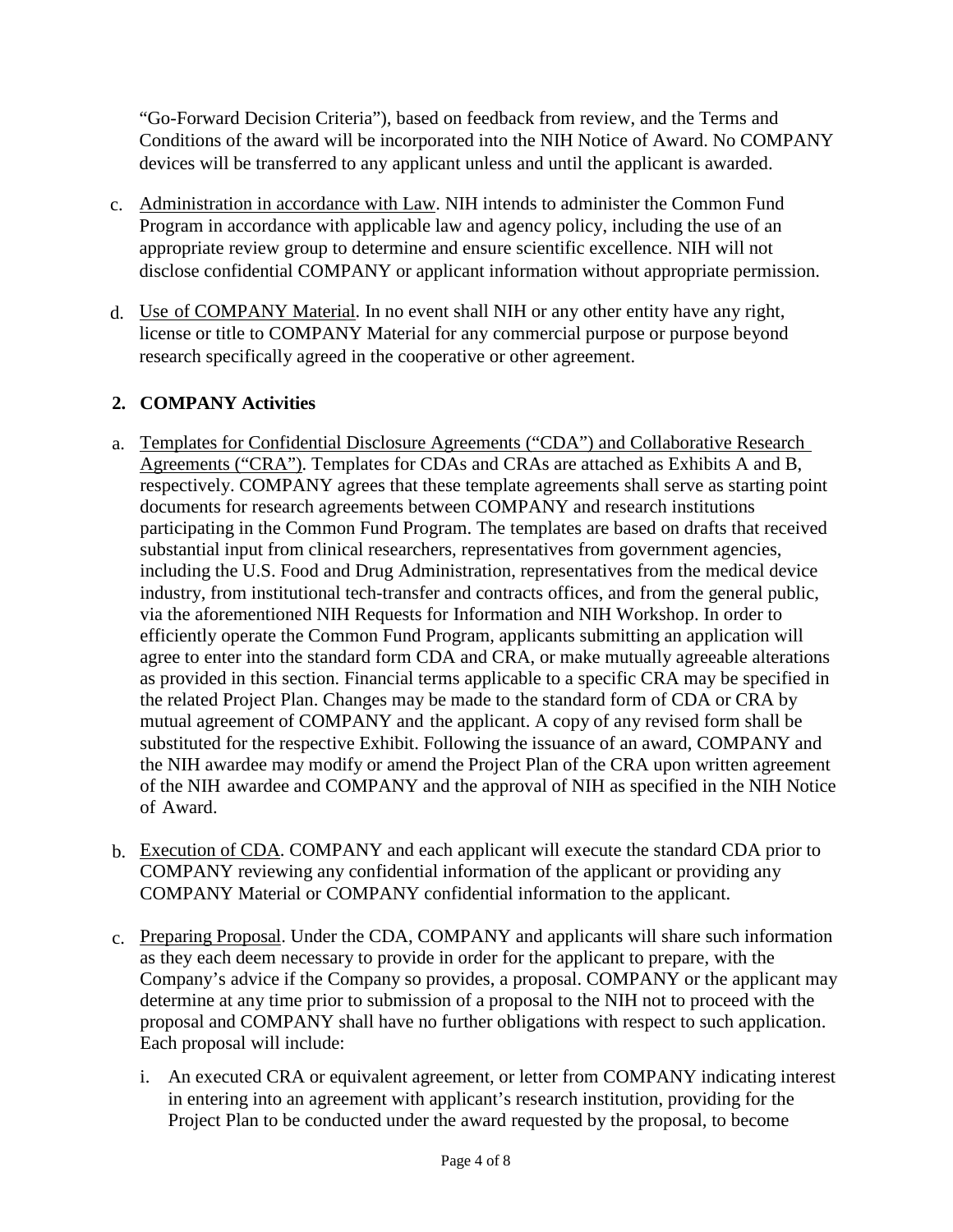effective upon issuance of award, containing as an exhibit of the Project Plan described below. For applications not having an executed CRA or equivalent, NIH issuance of award will be contingent on execution of said agreement.

- ii. A Project Plan describing the proposed research, the specific activities to be undertaken by each of COMPANY and the applicant, and support to be provided by the applicant and COMPANY under the Project Plan, including the COMPANY Materials and any of the other support that may be provided by COMPANY, the funding to be provided by the NIH, and any specific Go-Forward Decision Criteria applicable to the Project Plan. Subsequent to NIH review of the proposal and prior to NIH issuing a Notice of Award, the Project Plan may be modified based on feedback from NIH, subject to consent of all three parties (COMPANY, NIH awardee, and NIH).
- iii. A Data Sharing Plan comporting with NIH policies on data sharing, as expressed in the NIH Final Statement on Sharing Research Data [\(http://grants.nih.gov/grants/guide/notice](http://grants.nih.gov/grants/guide/notice-files/NOT-OD-03-032.html)[files/NOT-OD-03-032.html\)](http://grants.nih.gov/grants/guide/notice-files/NOT-OD-03-032.html) and NIH Data Sharing Policy and Implementation Guidance [\(http://grants.nih.gov/grants/policy/data\\_sharing/data\\_sharing\\_guidance.htm\)](http://grants.nih.gov/grants/policy/data_sharing/data_sharing_guidance.htm), as may be amended, and in accordance with policies specific to, and described in, the FOA(s) issued for the Common Fund Program.
- d. COMPANY Materials to be provided to NIH awardees as part of the Common Fund Program are included in Exhibit C.

[ATTACH LIST OF COMPANY MATERIALS IN EXHIBIT C]

e. COMPANY Support for Research Programs. COMPANY's support for any research program will be described in the Project Plan covered by a CRA. The types of support which may be included in Project Plans include those listed in Exhibit D. Not all forms of support may be provided in regard to any particular Project Plan. COMPANY's support will generally be provided by COMPANY directly to the NIH awardee and, except as otherwise provided in any CRA or Project Plan, will generally be provided on an "in kind" basis at no cost to NIH or the NIH awardee. In some circumstances, COMPANY may determine to provide additional support for the Project Plan, beyond the categories of support indicated in Exhibit D, including additional in-kind support or direct funding.

# [ATTACH LIST OF COMPANY SUPPORT IN EXHIBIT D]

# **B. General Provisions**

- **1. Effective Date**. This MOU becomes effective on the date of the last signature and shall remain in full force and effect for five (5) years, unless modified or terminated. Either Party may terminate this MOU by providing written notice to the other Party of its intent to terminate the MOU, not later than sixty (60) days before the proposed effective date of termination.
- **2. Effect of Termination**. Termination of this MOU shall not terminate any award, CDA or CRA entered into prior to the termination of this Agreement. The terms of the applicable award or CRA, as appropriate, shall govern the rights of the NIH awardee and COMPANY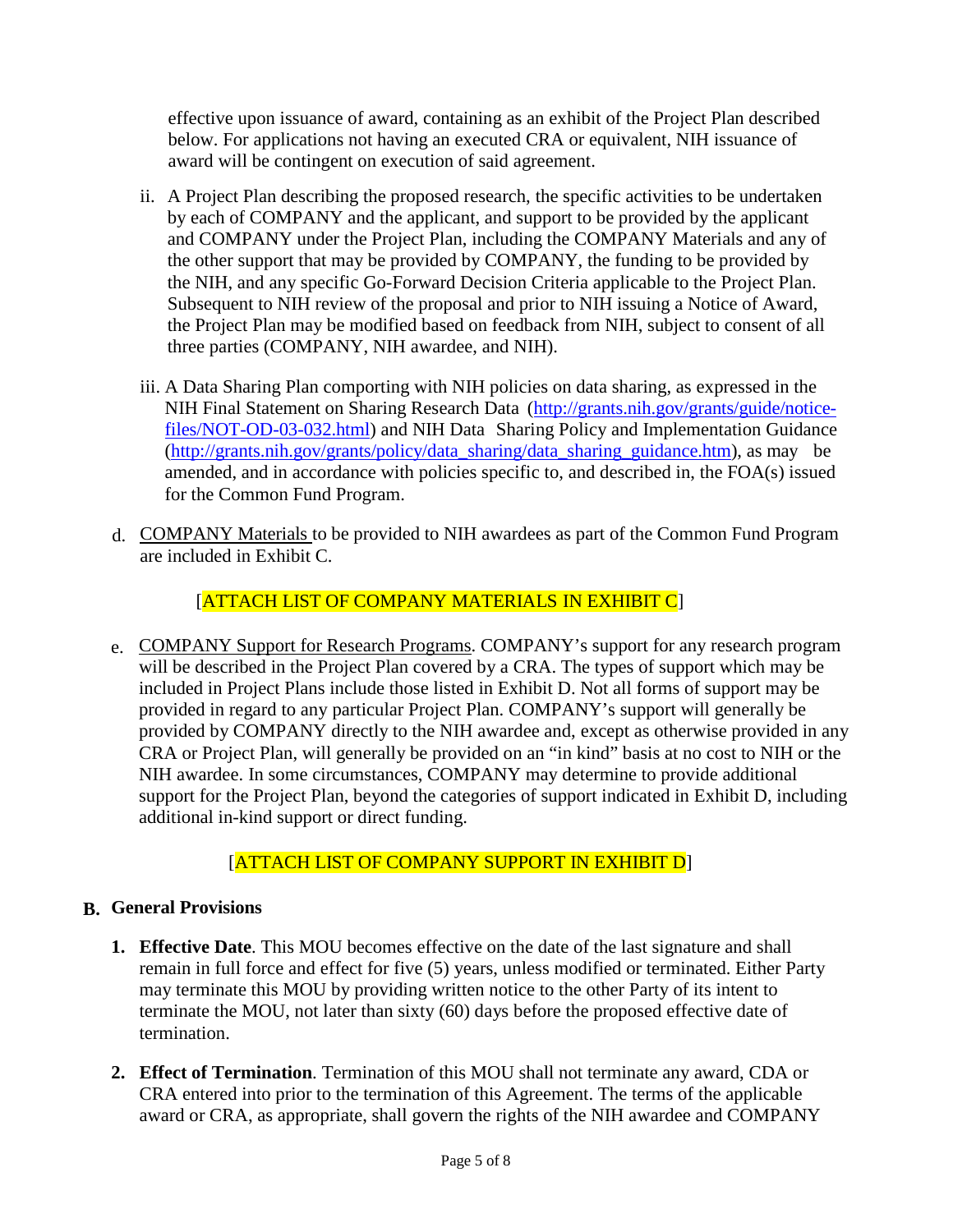under such circumstances.

- **3. No Prohibition on Similar Arrangements.** Nothing in this MOU restricts, in any way, the United States, the U.S. Department of Health & Human Services, or NIH from participating in similar activities or arrangements with other public or private agencies, organizations, or individuals. Nothing in this MOU restricts, in any way, COMPANY or its affiliates from participating in similar activities or arrangements with other public or private agencies, organizations or individuals.
- **4. No Endorsement by NIH**. Nothing in this MOU may be interpreted to imply that the United States, the U.S. Department of Health & Human Services, or NIH endorses COMPANY, COMPANY Materials, COMPANY's products, or COMPANY's services. COMPANY will not take any action or make any statement that suggests or implies such an endorsement.
- **5. Contingent on Availability of Funds.** It is understood that the issuance of any NIH award under the Common Fund Program is contingent upon the availability of funds and the discretion of the NIH to engage in the activities enumerated herein. It is understood and agreed that NIH has no obligation under this MOU to issue any award. Any monies allocated by the NIH for purposes covered by this MOU shall be obligated and expended by the NIH in accordance with the terms and the manner prescribed by the fiscal regulations and/or administrative policies of the NIH. Transfers of funds, goods or services from NIH to COMPANY are not authorized by this MOU.
- **6. Governing Law**. This Agreement shall be governed by U.S. Federal Law as applied in the Federal Courts of the District of Columbia.
- **7. Entire Agreement; Amendment**. This MOU incorporates all Exhibits and Schedules (if any) hereto and constitutes the entire agreement and understanding between the Parties in respect of the subject matter hereof and replaces in its entirety any prior discussions, negotiations, agreements or other arrangements in relation to the subject matter, whether written or oral, all of which are replaced by the terms of this Agreement. No amendment or modification of this Agreement shall be valid or binding unless made in writing and signed by authorized representatives of both parties.
- **8. Counterparts**. This MOU may be executed in counterparts, each of which shall be deemed to be an original and all of which together shall constitute a single document. The Parties acknowledge and agree that the exchange of electronic or fax signatures will have the same legal validity as the Parties' signatures would have if signed in hard copy form.
- **9. Authority**. Sections 301, 402, 443, 448, 455, 457, 464, 464H, 464L, 464R, 464Z, 485D of the Public Health Service (PHS) Act, 42 U.S.C. §§ 241, 282, 285e, 285g, 285i, 285j, 285m, 285n, 285o, 285p, 285r, 287c-21.
- **10. Notices and Meetings**. All notices pertaining to or required by this MOU will be in writing, signed by an authorized representative of the notifying Party, and delivered by registered, certified or by an express/overnight delivery service and sent to the other Party at the address designated below. The contacts listed below will establish a schedule of periodic meetings for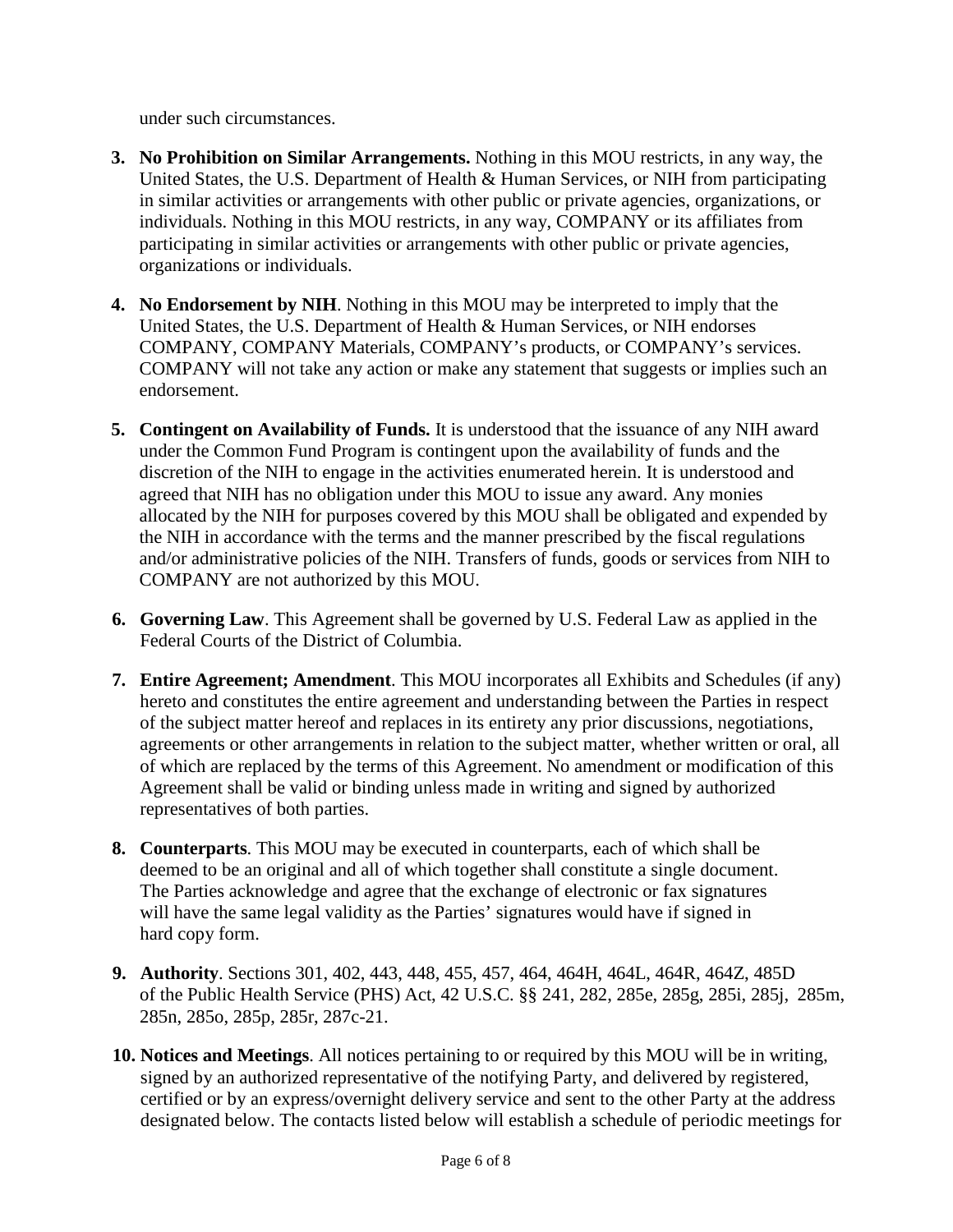the Parties to discuss the administration of this MOU and the progress and coordination of the Common Fund Program.

#### COMPANY Contact.

Name: Title: Address: Phone number: Fax number:

#### NIH Contact.

Name: Danilo Tagle, Ph.D. Title: Associate Director for Special Initiatives - National Center for Advancing Translational Sciences Address: 6701 Democracy Blvd Room 992, Bethesda, MD 20892 Phone number: (301) 594-8064 Fax number: (301) 480-3661 Email address: [Danilo.Tagle@nih.gov](mailto:Edmund.Talley@nih.gov)

Name: Siavash Vaziri, Ph.D. Title: Program Analyst - National Center for Advancing Translational Sciences Address: 6701 Democracy Blvd, Room 925, Bethesda, MD 20892 Phone number: (301) 594-8921 Email address: [siavash.vaziri@nih.gov](mailto:siavash.vaziri@nih.gov)

#### *SIGNATURES BEGIN ON NEXT PAGE*